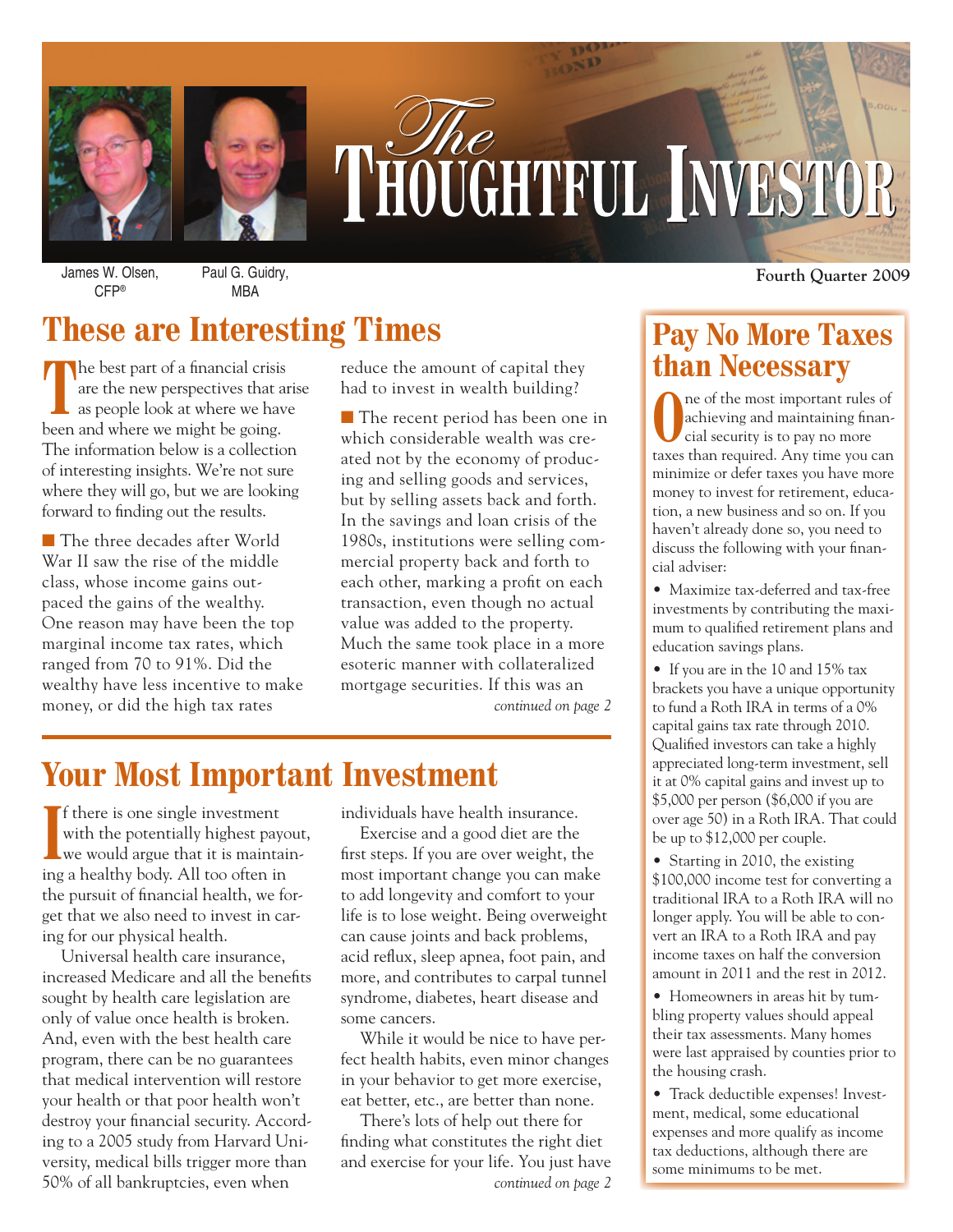## **Your Most Important Investment** *continued from page 1*



to set aside time to do the research and then follow through.

The next step is to take care of small problems before they become big problems. Medical issues are a lot like market declines. They rarely happen without signaling their onset. Getting regular health screens are a start, but you also have to pay attention to yourself.

Successful people often have difficulty admitting that they have problems, particularly when the problems seem minor. But when small problems are persistent and don't go away, find out why. Once you have a medical diagnosis, ask questions. Don't accept



the doctor's opinion as the final word without confirmation. It's hard to forget the following doctor's quote. "Until we do the autopsy, we're just guessing." Your goal is to avoid the autopsy by making certain the "guesses" are as accurate as possible.

In all the posturing and position statements on providing health care for all, you can't afford to overlook the fact that you are the only one who can give yourself a healthy body. The medical professional can fix some problems, but all too often the root cause of the problems is the patient. The best health care coverage you can have is coverage you don't need.

# **Can You Trust the Caller?**

**J** ust when almost everyone has caught on to the fact that it's not a good idea to blindly respond to emails seeking personal information, phishers have turned our phones against us as well, with a twist. Now it's possible to get a call that Caller ID identifies as your bank that is actually fraudulent.

Through the use of Caller ID spoofing technology, phishers mimic a financial institution's numbers to fool Caller ID. A typical scam informs the phone user that the person's bank account has been compromised or credit card/ATM card has been deactivated. The potential victim is directed to call a number or go to a spoofed Web site to reactivate the card. There the potential victim is asked for card, account numbers and PIN numbers or other information that can be used to drain the account or post fraudulent charges.

Avoiding fraud is a simple matter of contacting your bank, credit union or credit card issuer directly, using numbers and web sites found on your card back, statements and other documents. "Trust no one, assume nothing" may seem like a harsh way to face the world, but when it comes to protecting your financial security it's good advice.

### **These are Interesting Times** *continued from page 1*

abnormal period, where do we go from here?

Bull or bear? According to historical data and a still struggling economy, we may be in a cyclical bull market in a secular bear market, says Tom Lauricella in a June 15, 2009 *Wall Street Journal* article, "Is This Bull Cyclical or Secular?" If he is right, the market's run up in the second and third quarters is a temporary respite in a longer-term bear market.

If you are feeling poorer, you are not alone. Net worth of American households (difference between assets and liability) at the end of 2008 was down nearly 18% from 2007, according to the Federal Reserve. Net worth fell another 2.6% in the first quarter of 2009, according to Fed data. Household liabilities are also on the decline, falling 2% in the fourth quarter and 1.2% in the first quarter of 2009.

■ There's a lot of money sitting on the sidelines. According to ICI statistics, there was in excess of \$ \$3.6 trillion in money market mutual funds in mid August 2009. That is nearly 24% of the value of U.S. equities, estimated at around \$15.2 trillion.

What this will mean to your investments remains to be seen, but with active management, we have the flexibility to respond to changes. And that can make all the difference.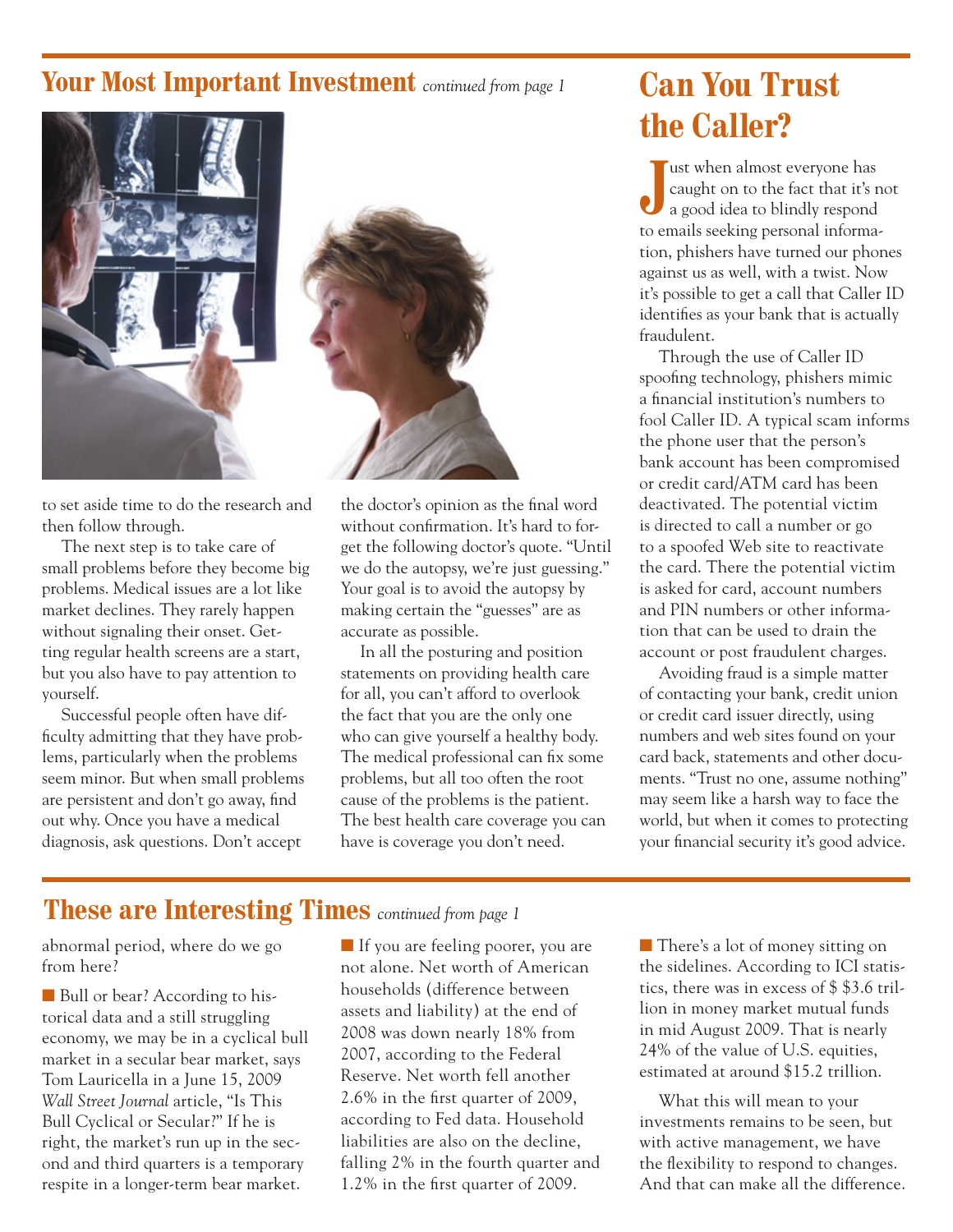# **Paying for a College Education**

ne of the big reasons for saving is to enable your children, or your grandchildren, to attend college. The caution is that **you should never** finance your children's higher education at the expense of funding your retirement. There are a lot of ways to finance a college education from loans to scholarships, work study programs and more. Your resources for retirement are very limited. There are no loans, grants or scholarships to retire. In the end it comes down to what you have accumulated.

With that said…what are some of your options when it comes to paying for a college education?

One year of tuition, room and board at a public university averages \$14,333 for in-state students; \$25,200 for outof-state students according to 2008- 2009 data from the College Board. Private universities average \$34,132 per year. Textbooks can add another \$800 to \$1,000 a year. For more information on specific universities in your area, visit the schools' web site.

To pay that cost, you have five primary resources:

- (1) Savings.
- (2) Student loans.
- (3) Grants/Financial aid.
- (4) Scholarships.
- (5) Work study programs.

Which of these resources you will have access to is going to depend, to a degree, on your family's financial status. The more money you have, the fewer the resources for which you will be eligible. The exception is the 529 plan, where everyone is eligible and the contributions are substantial (more than \$300,000 per beneficiary in many state plans).

In this article, we look at vehicles for college savings, but the following are some very informative web sites on the other four resources. http://www. college.gov/ and http://studentaid. ed.gov are great starting points for student loan information. At https://studentaid2.ed.gov/getmoney/scholarship/ you can search for scholarships by area of study. http://www.ed.gov/programs/ fws/ offers a look at federal work study programs that offer part-time employment to offset post-secondary education costs.

**529 plans** are state-run with assets professionally managed either by the state treasurer's office or by an outside investment company hired as the program manager. Although contributions are not tax deductible, investments grow tax-deferred, and distributions to pay for the beneficiary's college costs are federally tax-free.



#### **Types of 529 plans**

529 plans are usually categorized as either prepaid or savings plans.

**Savings Plans** work much like a 401K or IRA by investing your contributions in mutual funds or similar investments. The plan will offer several investment options from which to choose and will go up or down in value based on the performance of the particular options selected.

**Prepaid Plans** let you pre-pay all or part of the costs of an in-state public college education. These plans may also be converted for use at private and out-of-state colleges. The Independent 529 Plan is a separate prepaid plan for private colleges.

Many states offer incentives to their residents to use the state's plan, but you can invest across state lines in plans offered through other states. Just make certain you understand how those plans will be treated with respect to your state income taxes.

Contributions to **Coverdell Education Savings accounts** are limited to \$2,000 a year and are not deductible. But earnings are tax free if used to pay college costs or expenses for elementary and secondary school education including private and parochial schools. To contribute to a Coverdell your adjusted gross income must be under \$110,000 if you are single or \$220,000 if you are married and file a joint return.

**Roth IRA.** Direct contributions to a Roth IRA (not including rollovers) may be withdrawn at any time with no tax or penalty, since they have already been taxed. Over ten years, for example, parents could contribute up to \$100,000 (\$5,000 each annually) to Roth IRAs, and then withdraw the principal to pay college bills. Earnings would continue grow tax free in the account. These would be eligible for tax free withdrawal after a minimum five years and when the accountholders reach age 59 ½.

**IRA withdrawals** for education. A taxpayer under age 59½ can avoid the 10% penalty on early IRA distributions used to pay higher education expenses for his or herself, a spouse or a dependent. However, the payout from a traditional IRA is taxable at your personal income rate.

**Savings bond interest.** Interest on Series EE savings bonds bought after you turned 24 can be excluded from income if the proceeds are used to pay college costs for yourself, your spouse or a dependent, if you meet adjusted gross income qualifications.

Don't overlook the value of simply building your own financial net worth. After all, very few wealthy people can't afford to send their children to college.